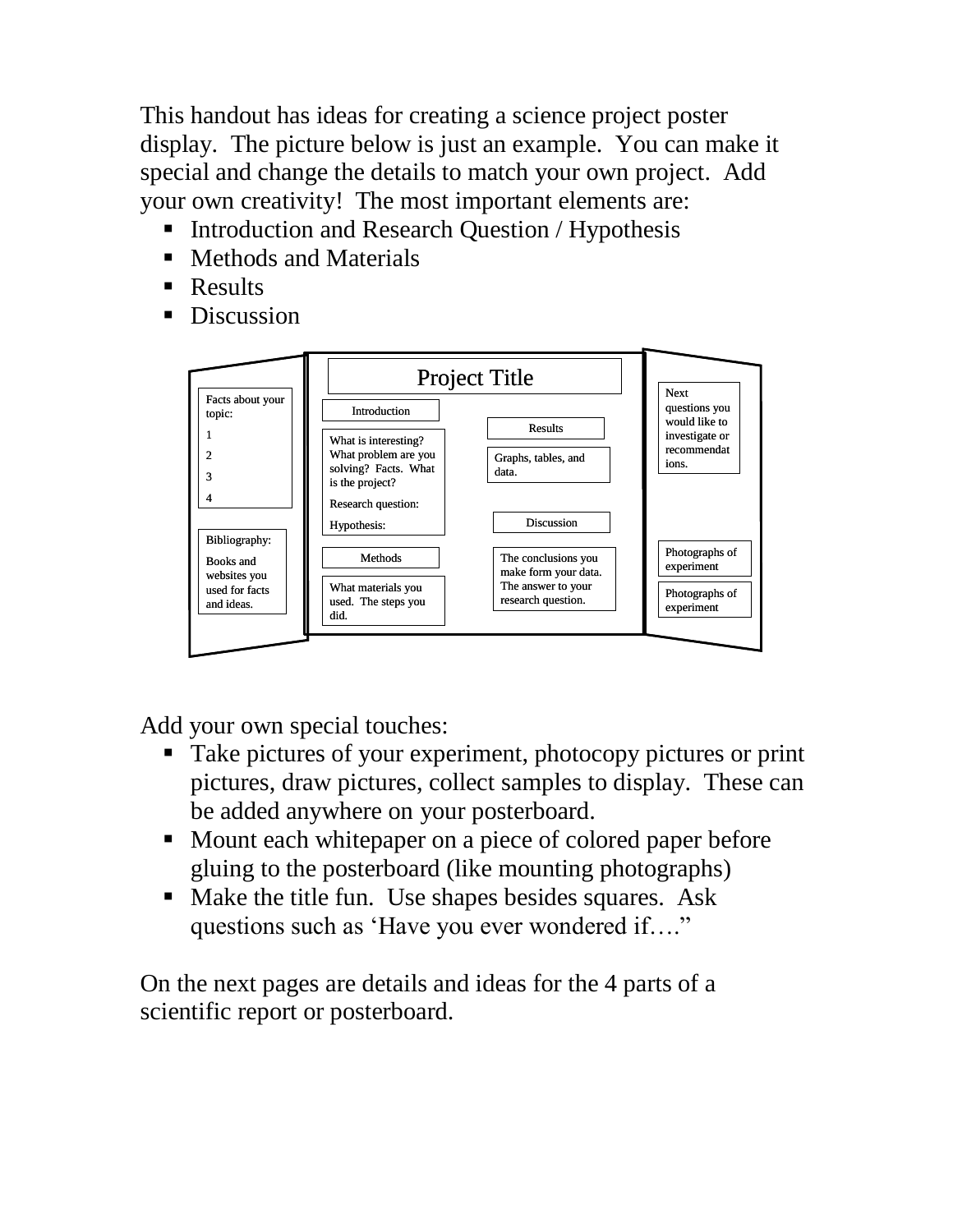# **Introduction Paragraph:**

What is your project about? Why did you choose this project? What is interesting about it? What background information might someone else need to know to understand what you did? Often, background information comes from library or Internet research that you did in order to choose or develop your project. This is probably the first section that you will write. You might include pictures, a story about how you became interested in the project, and/or some fun facts. If you're in  $3^{\text{rd}}$  –  $5^{\text{th}}$  grade, you should list the references you consulted to find out each piece of information such as the specific website or the particular book. At the end of your introduction, you should state the specific question you are trying to answer.

- First sentence: Grab your reader's attention with a general statement about your topic.
- $2<sup>nd</sup> 5<sup>th</sup>$  sentences: Facts about your topic. Use your library research, background knowledge.
- **Last sentence: State your research project,**

You should also include your research question and a hypothesis about what you think will happen. Older students should be able to state why they think their hypothesis is true.

Example by a  $5<sup>th</sup>$  grader from Seattle: If you look around at the ground the next time you are at a park, you may notice that there are lots of different colors of soil. Some are brown and some are tan and some are black. Some soils have a lot of rock mixed in and others have lots of sand. Different kids of plants seem to prefer different soil types. Grasses seem to grown best on very sandy soil and mosses grow in moist soil. In this study, I will examine whether different types of soils hold more water. This could affect the type of plants that grow on the soil.

Research Question: Is there a difference between the amounts of water that sand, garden soil, or peat moss can hold?

My hypothesis is that there will be a difference because this will explain plant patterns I have observed.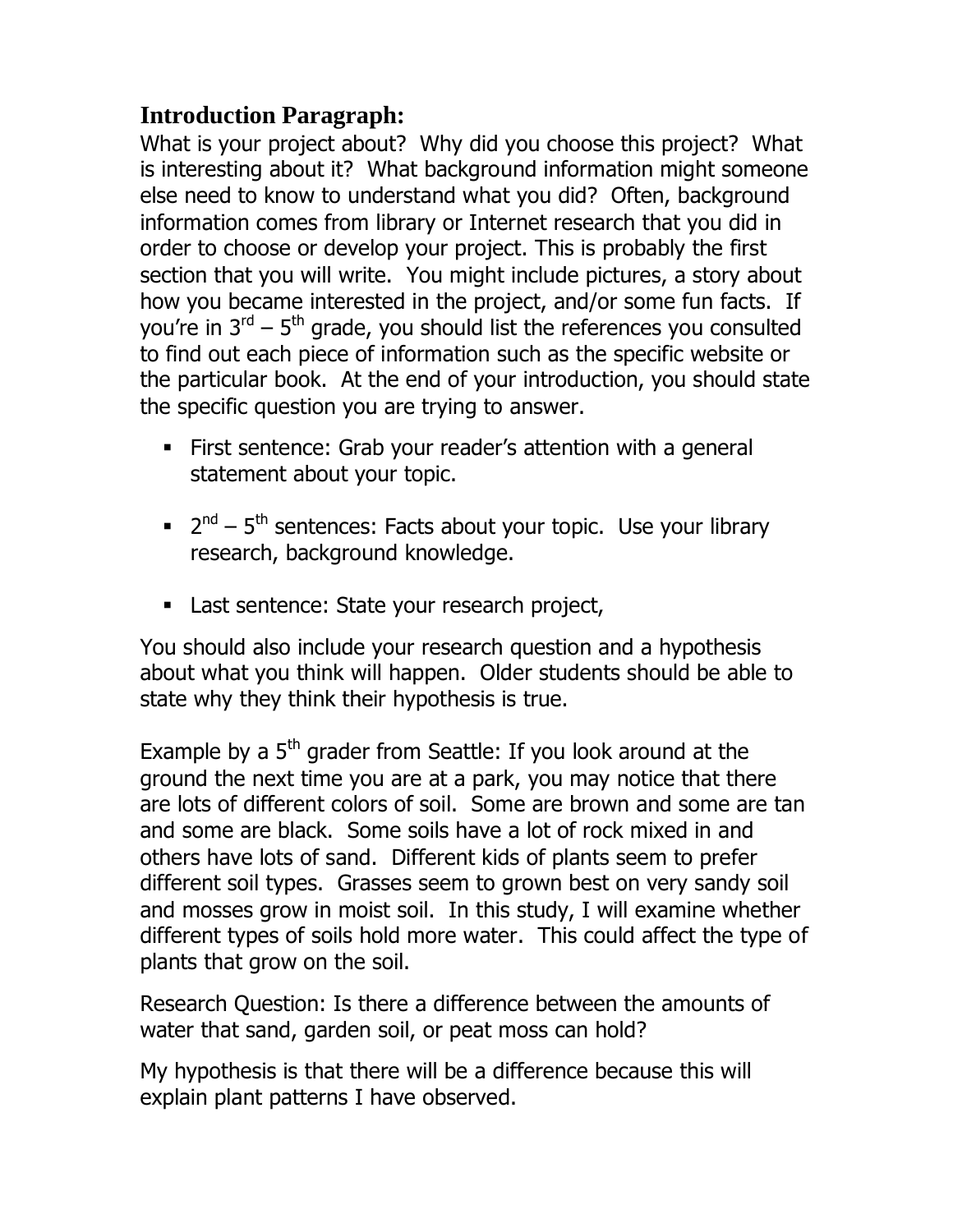# **Methods and Materials:**

What did you do? Explain the details carefully enough that someone else could repeat your project. Describe what materials or equipment were necessary. This section can read like a recipe. You mind find it easiest to number the steps. There are lots of fun things to add to the methods section. If your project is specific to a particular area, explain where you did the project and include a map. Include samples of any supplies or equipment you used. You can also include pictures of you working on the project.

Older grades should also be able to state what things they will keep the same (control for, hold constant). For example, if they are comparing paper towel strength across several brands of paper towels, they might want to make sure that all paper towels are the same size, all are dry, etc.

#### **Results:**

This section explains exactly what you found out. (Save any ideas about why you found your results or what they mean for the discussion). Results nearly always include some data, which can be displayed as a table or a graph, or both. You can make the graph on the computer or by hand. Think carefully about your graph(s) so that it displays the information correctly. Point out any data that don't fit the general pattern. Older students can calculate averages and talk about how variable their results were.

## **Discussion:**

Here you interpret your data. What does it mean for your research question or hypothesis? What recommendations can you make? What other questions would you like to study? What do you wish you had done differently? How do your data compare to data you have found in a book or to what you expected? Often you will want to go back to the library or Internet to figure out why your project turned out as it did. Report anything you discover that could help others understand your project.

## **Interactive Activity**:

You might want to other people do something as part of your project. Add the instructions at the end of your display. For example, if your